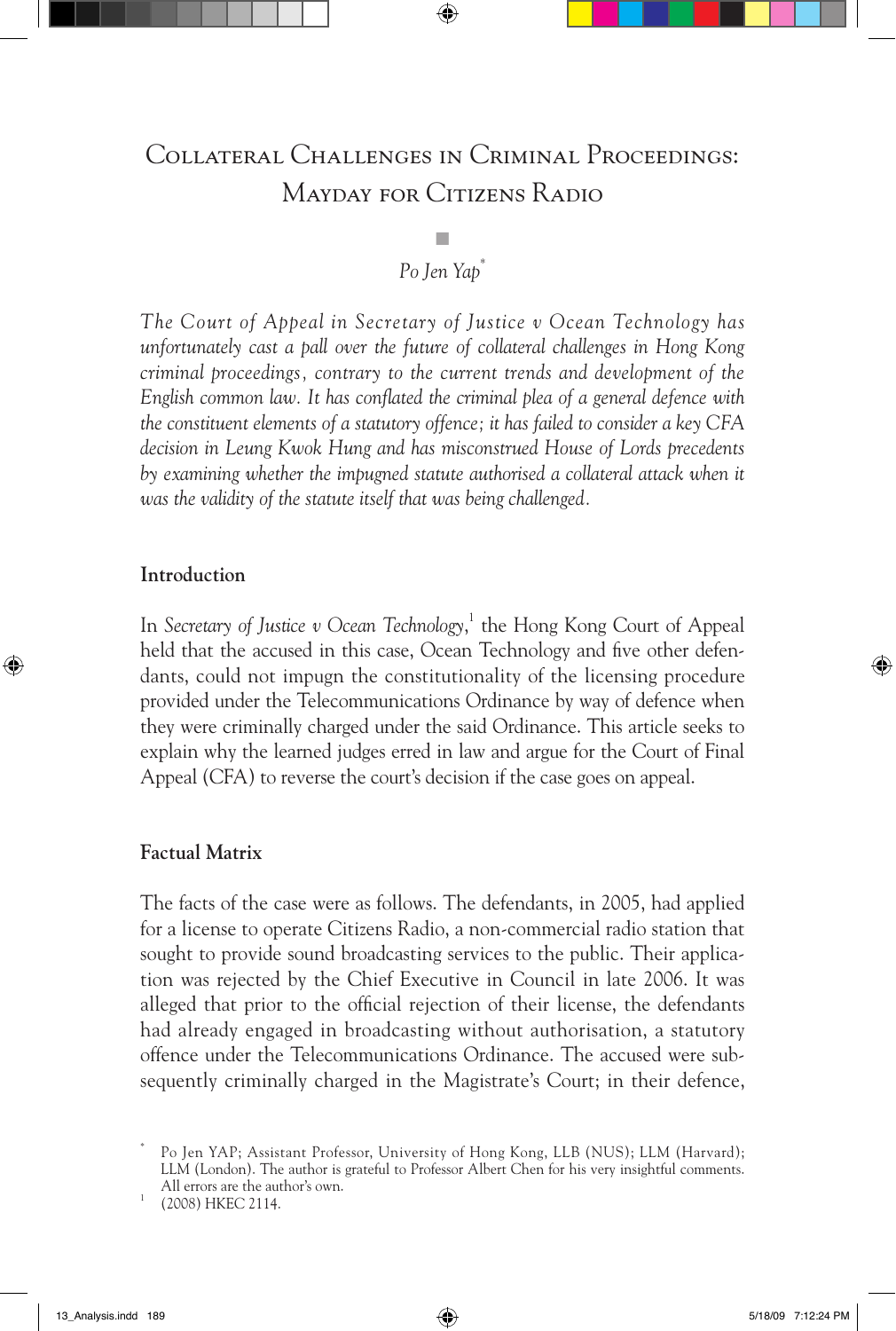they argued that the licensing procedure under the said Ordinance was an unconstitutional restriction on their freedom of expression as protected under Article 27 and 39 of the Basic Law.

#### **Magistrate's Decision**

The magistrate found for the accused on the following grounds. First, the decision to grant a sound broadcasting license under s 13C of the Telecommunications Ordinance rested on the unfettered discretion of the Chief Executive in Council; this was contrary to the principle of legal certainty and was thus not "prescribed by law" as constitutionally required under Articles 27 and 39 of the Basic Law. Second, the Broadcasting Authority and the Chief Executive in Council, the recommending and decision making bodies for the grant of broadcast licences were not independent of the government and this violated the requirement of legal certainty to be constitutionally "prescribed by law" under Articles 27 and 39. Third, the absence of a statutory right of appeal from the decision of the Chief Executive in the Council's refusal to grant a license was also deemed contrary to the requirement of legal certainty and violated the "prescribed by law" principle under Articles 27 and 39. Since the licensing regime was deemed unconstitutional, the magistrate concluded that any charges based upon the accused's failure to comply with the licensing regime were also unconstitutional.<sup>2</sup>

#### **Court of Appeal's Decision**

On appeal, the Court of Appeal disagreed with the magistrate's decision and reversed his constitutional findings. The crux of the Court of Appeal's decision rested on its proposition that a defendant may not challenge the constitutionality of the licensing procedure provided under the Telecommunications Ordinance by way of defence in a criminal proceeding brought

<sup>2</sup> Pending appeal, the magistrate suspended the effect of his determination of unconstitutionality. The Secretary of Justice also brought civil proceedings and obtained an eight- day exparte injunction to restrain the defendants from making further broadcasts. Justice Hartmann in *Secretary of Justice v Ocean Technology*, (2008) 2 HKLRD 82 refused to extend the injunction any further. In a subsequent judicial review action, Reyes J confirmed that the magistrate had the power of to suspend his determination of unconstitutionality pending appeal. *See Ocean Technology v Secretary of Justice* (2009) HKEC 124.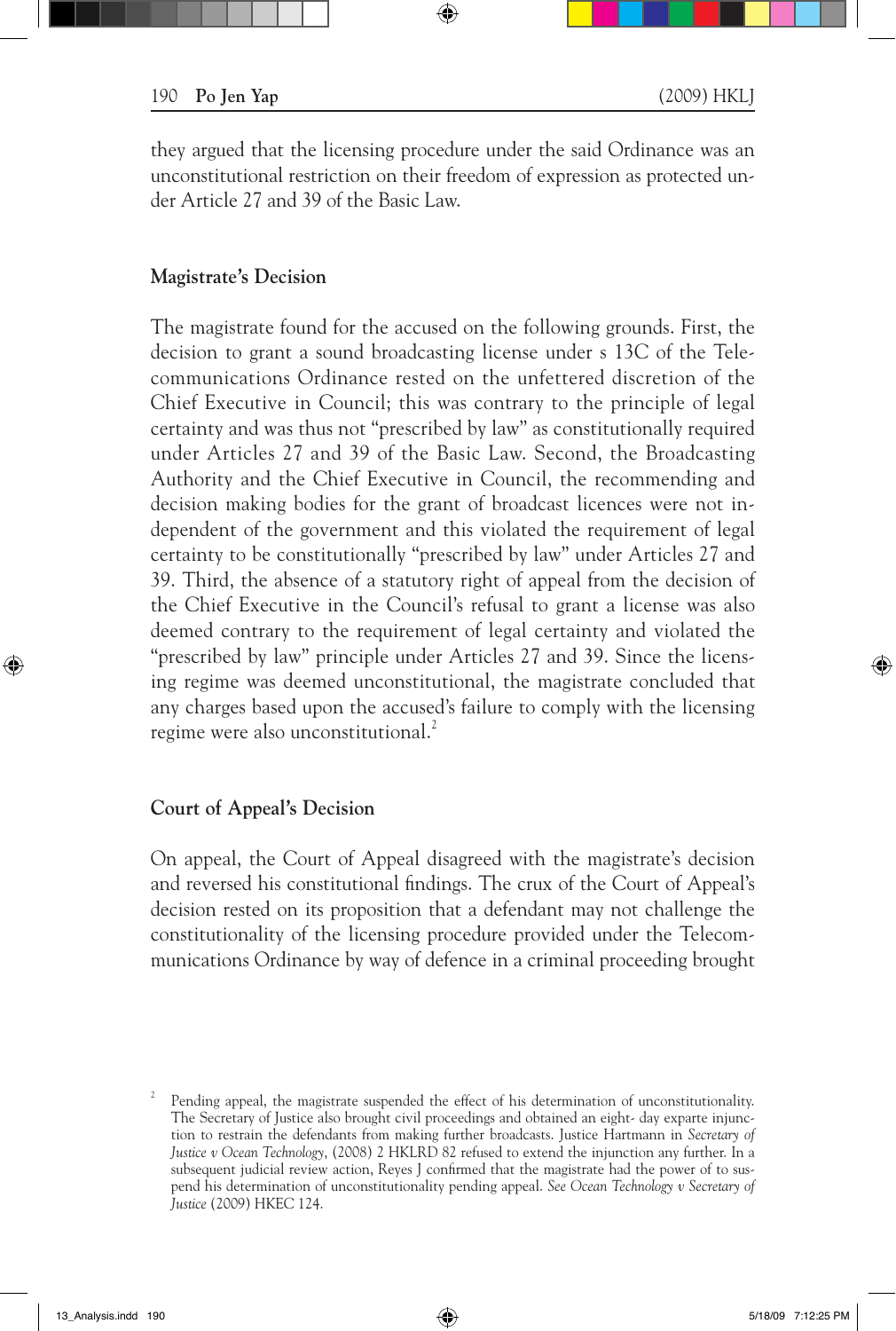against him under the said statute.<sup>3</sup> Instead, , the Court of Appeal concluded that the applicants should have sought separate judicial review of the licensing system. The Court of Appeal advanced three overlapping reasons for their conclusion, the cogency of which will now be discussed.

First, the Court of Appeal argued that "validity of a negative licensing decision is not … an essential ingredient of the offence."<sup>4</sup> In other words, the Court of Appeal argued that the constitutionality of the offence — creating provisions of Section  $8^5$  and  $20^6$  in the Telecommunications Ordinance — did not depend on the legality of the licensing system, as the legality of the licensing procedure was not an ingredient for the statutory offence to be made out. The English case of *Quietlynn v Plymouth City*  Council<sup>7</sup> was justified on the basis that on those facts, the legality of the decision to refuse a license was a necessary ingredient of the offence.<sup>8</sup>

With respect, herein the Court of Appeal had wrongly conflated two distinct legal concepts, ie they have confused the *ingredients* of an *offence*  with a *defence* to an *offence*. The constituent elements / ingredients of an offence are established when the *actus reus* and the *mens rea* of the crime are established. To discover what these ingredients / elements are, one needs to consult the penal provision in question. Nonetheless, it is open for the accused to argue that certain defences, which can exculpate the defendants, are applicable, notwithstanding the fact the ingredients of the offence have

The Court of Appeal also held that the lack of independence of the Broadcasting Authority and Chief Executive in Council from the government and the absence of a statutory right of appeal from a licensing refusal from the Chief Executive in Council did not violate the principle of legal certainty pursuant to the "prescribed by law" requirement. The Court of Appeal was certainly right here as the requirement that a restriction upon a right be prescribed by law merely mandates that the relevant law be sufficiently specific, as far as the context reasonably permits, so that the citizen can foresee with reasonable certainty the consequences of a given action. However, one can argue that these measures, though prescribed by law, are not necessary in a democratic society and are disproportionate to the aims sought to achieve thereby. The government must still show how these abovementioned restrictions are: (1) rationally connected with one or more of the legitimate purposes ie in the interests of national security or public safety, public order (ordre public), the protection of public health or morals or the protection of the rights and freedoms of others; and (2) the means used to impair the right must be no more than necessary to accomplish the legitimate

 $\frac{p_{\text{up}}}{p_{\text{up}}}$  See n 1 above at para 76.  $\frac{p_{\text{up}}}{p_{\text{up}}}$  See n 1 above at para 76.  $\frac{p_{\text{up}}}{p_{\text{up}}}$ licence granted by the Chief Executive in Council or with the appropriate licence granted or created by the Authority, no person shall in Hong Kong or on board any ship, aircraft or space object that is registered or licensed in Hong Kong (a) establish or maintain any means of telecommunica-

tions ... "<br>
<sup>6</sup> Section 20 of the Telecommunications Ordinance reads: "Any person who contravenes section 8(1) shall be guilty of an offence and shall be liable (a) on summary conviction, to a fine of \$50000 and to imprisonment for 2 years; and (b) on conviction on indictment, to a fine of \$100000 and to

imprisonment for 5 years."<br>
<sup>7</sup> [1988] QB 114.<br>
<sup>8</sup> See n 1 above at para 76. On the facts in Quietlynn, the Divisional Court did not allow the defendants to raise by way of defence the alleged invalidity of the government's decision to refuse a licence and the criminal convictions were upheld.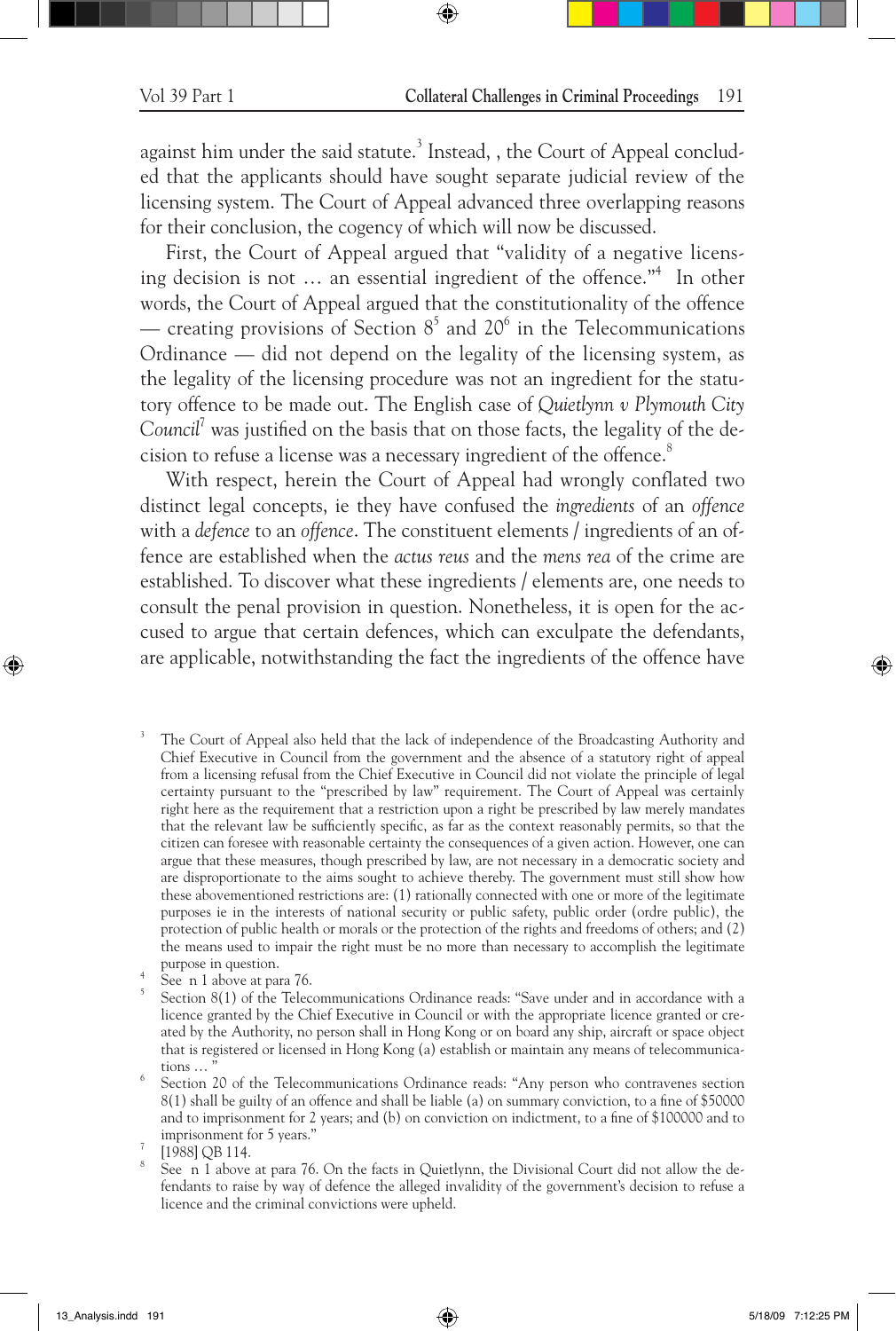been proven. General defences that may be applicable include self defence, crime prevention, necessity and duress.<sup>9</sup> These defences are found in the common law and not all of them are statutory in origin. The accused were arguing that the unconstitutionality of the statute in question was another such defence. It was highly irregular for the courts to argue that this defence failed merely because the elements of the defence could not be found in the constituent elements of the statutory offence. After all, it is axiomatic that the penal statute in question will only definitively list out all the applicable ingredients of the offence in question, not the defences.

Furthermore, even if we accept that the legality / constitutionality of the licensing procedure must also form part of the ingredients of the *offence* for the *defence* of unconstitutionality to be pleaded, the Court of Appeal's explanation of *Quietlynn* was rather peculiar. In *Quietlynn*, criminal proceedings were brought against a company for using its premises as sex establishments without a license. In particular, paragraph 28 of Schedule 3 to the Local Government (Miscellaneous Provisions) Act provided that a party who was already using the premises as a sex establishment prior to the application of the Schedule could lawfully continue to use the premises as a sex establishment "until the determination of the application." The Hong Kong Court of Appeal explained that the statutory language "determination of the application" in Schedule 3 imported an implication that there be a "lawful determination of the application", $10$  hence the legality of the license was an ingredient of the offence in *Quietlynn.* What was puzzling about the Court of Appeal's reasoning here was that the learned judges were amenable to reading in the word "lawful" into a determination under Schedule 3 of the English Act, but were unwilling to read the same word / requirement into s 8 of the Telecommunications Ordinance. After all, s 8 reads: "Save under and in accordance with a license granted by the Chief Executive in Council …" Therefore, based on the Court of Appeal's own reading of *Quietlynn*, can one not also argue that the term "in accordance with a license" under s 8 of the Telecommunications Ordinance should import a similar implication that the license granted be "lawful"?

The second ground on which the Court of Appeal refused the collateral challenge was more dubious. The Court of Appeal held that it was not open to a defendant to raise by way of defence the legality of a licensing decision or scheme, as this would be "contrary to the clear policy of the legislative scheme as a whole."<sup>11</sup> The judges relied on the House of Lords decisions

<sup>9</sup> Michael Jackson, *Criminal Law in Hong Kong* (Hong Kong: HKU Press, 2003), p 278. 10 *See* n 1 above at para 76. <sup>11</sup> *Ibid*, at para 95.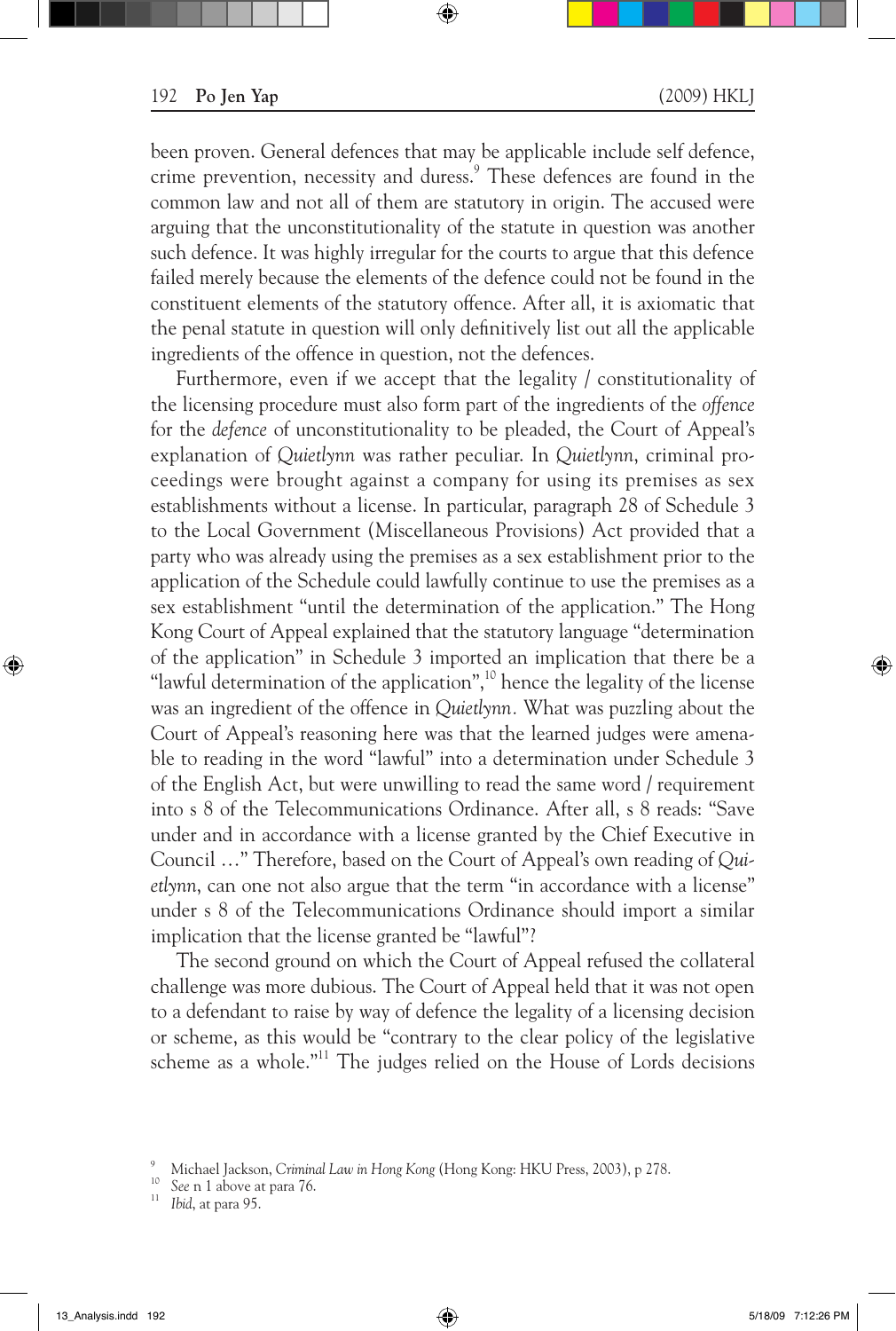of *R v Wicks*12 and *Boddington v British Transport Police*<sup>13</sup> for this proposition, in particular Lord Hoffman's dictum in *Wicks.* In deciding whether a defendant in criminal proceedings was entitled to challenge the vires of an administrative act done under statutory authority where its validity formed part of the prosecution's case or its invalidity would constitute a defence, Lord Hoffman held that:

"The question must depend entirely upon the construction of the statute under which the prosecution was brought. The statute may require the prosecution to prove that the act in question is not open to challenge on any ground available in law, or it may be a defence to show that it is."14

*A fortiori*, the judges on the Court of Appeal reasoned that they would turn to the statute in question to decide whether a collateral challenge on the facts was statutorily authorised. Therein lay the patent error committed by the Court. In both *Wicks* and *Boddington*, the House of Lords were considering whether to allow a criminal defence that sought to challenge the legality of the administrative order or byelaw, ie the accused were arguing that the respective byelaw / administrative order was *ultra vires* the enabling statute in question. Naturally one has to construe the statute, the order / byelaw's enabling legislation, to decide whether the statute authorised a collateral challenge, to the order or subsidiary legislation in question, by way of defence to a criminal charge. However, on our facts in *Ocean Technology*, the Court of Appeal was considering whether to allow a defence that impugned the constitutionality of the statute itself, ie whether the statute was *ultra vires* the Basic Law. With respect, it was illogical for the courts to examine the very instrument whose constitutionality or legality was being challenged to decide whether that instrument authorised a collateral attack on itself. After all, the House of Lords in *Wicks* and *Boddington* did not examine the byelaw to decide whether the byelaw itself allowed for a collateral challenge to its legality. Accordingly, it was illogical for the Court of Appeal to glean from *Wicks* and *Boddington* a requirement that the courts should examine whether the statute authorised a collateral attack when it was the validity of the statute itself that was being challenged.

Thirdly, the Court of Appeal seemed to imply that there was no breach of the Basic Law as no constitutional right was engaged at all. The Court of Appeal held that it was necessary for the government to regulate the

<sup>12</sup> [1998] AC 92. <sup>13</sup> [1999] 2 AC 143. <sup>14</sup> *See* n 10 above at 117.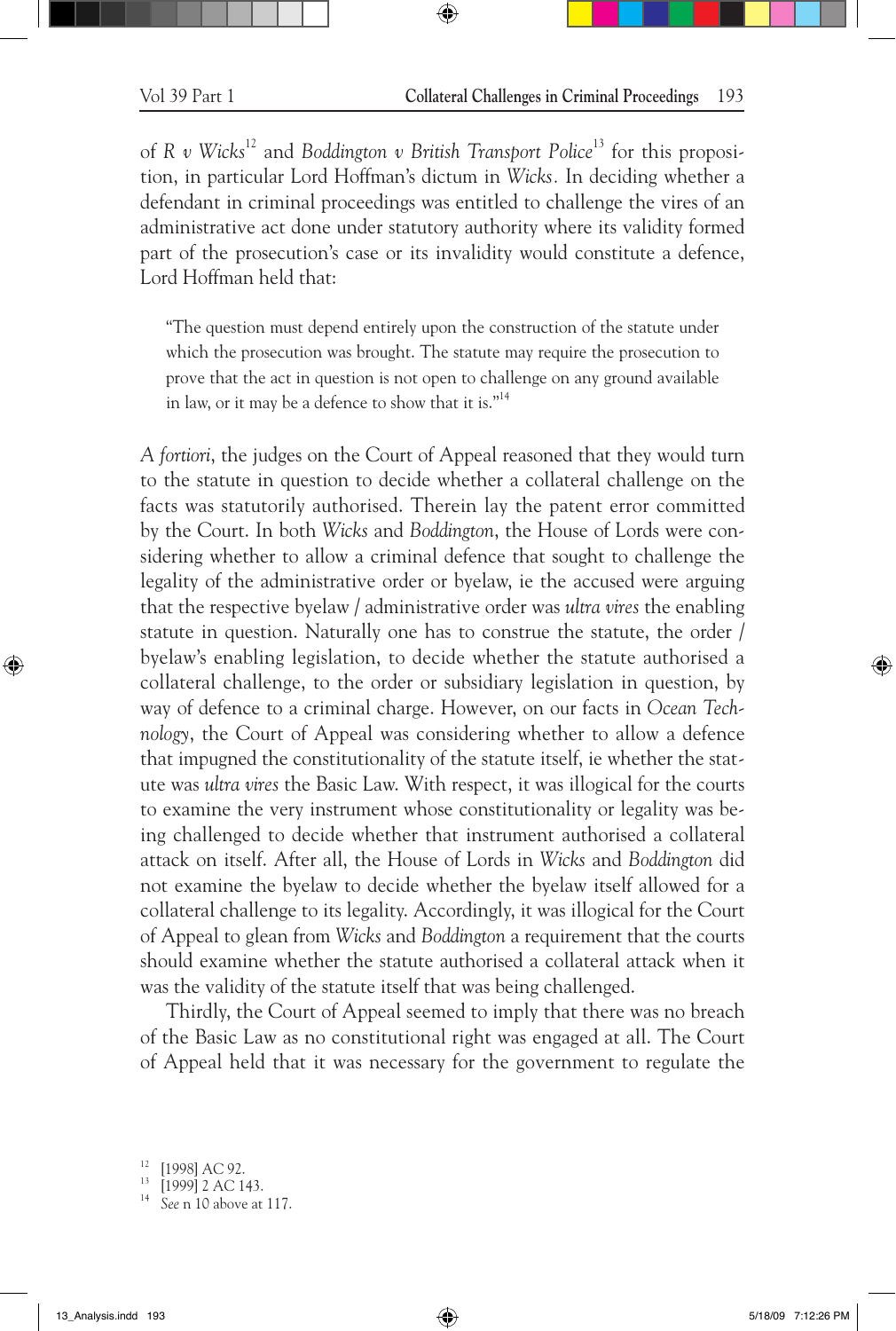airwaves or they would become overcrowded, which would impede effective communication; *a fortiori* the Court reasoned as follows:

"Given that the requirement for a broadcasting licence is a permissible fetter on the freedom of expression, and that there is no right to a licence, it is difficult to see… upon what basis it was relevant for him (the magistrate) to determine whether the discretion of the Chief Executive in Council to grant or refuse a licence was prescribed by law."15

This was an unfortunate judicial sleight of hand. By characterising the defendant's claim to his constitutional right of free expression as a claim for a right to a broadcast license, the Court created for itself the opportunity to dismiss the existence of such a right and avoid having to adjudicate whether the licensing scheme was a justified restriction on his free expression. By way of example, imagine if our constitutional right to free assembly is characterised as a claim for a right to a "no objections" notification from the police.16 Viewed under those terms, such a right to a "no objection" notification obviously does not exist and any bans on notified public assemblies, however unreasonable, must then be constitutional. This approach taken by the Court of Appeal certainly did not give a generous interpretation to our constitutional rights, the methodology espoused by the CFA in *Ng Ka Ling*. 17 Certainly, given the nature of broadcasting, it must be regulated in technical ways that other forms of verbal expression need not. But a rights oriented approach would be for the Court to acknowledge that the defendants' right to free expression had been curtailed by the licensing scheme and to require the prosecution to show that this restriction was both prescribed by law and necessary in a democratic society, before the impugned statutory restriction could be upheld.<sup>18</sup>

Besides the three unsatisfactory reasons the Court of Appeal gave for refusing a collateral challenge to the validity of the Telecommunications Ordinance in a criminal proceeding, this case was also wrongly decided because the approach taken by the Court was fundamentally inconsistent with the CFA decision in *Leung Kwok Hung*, 19 a case which the Court of Appeal unfortunately did not consider.

<sup>&</sup>lt;sup>15</sup> See n 1 above at para 69.<br><sup>16</sup> Section 14(1) of the Public Order Ordinance confers the Commissioner of Police the authority to prohibit notified public processions and meetings if he reasonably considers that the objection is necessary in the interests of national security or public safety, public order or the protection of the

rights and freedoms of others. 17 [1999] 1 HKLRD 315. <sup>18</sup> *See Leung Kwok Hung v HKSAR* [2005] 3 HKLRD 164. <sup>19</sup> *Ibid*.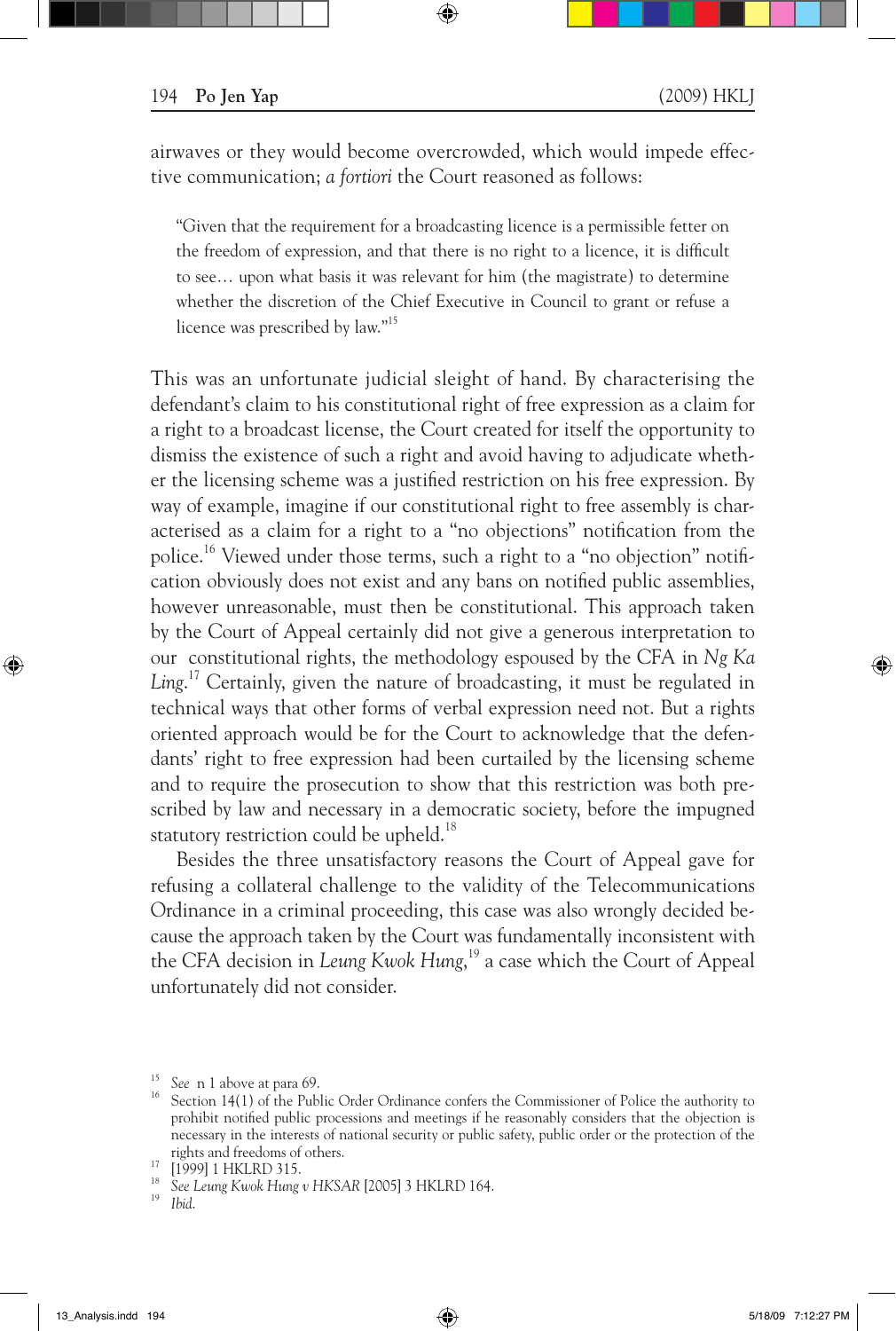In *Leung Kwok Hung*, the defendants had organised a public procession of about 40–100 people without pre-notifying the police as required under the Public Order Ordinance (POO). After their arrests, they challenged the constitutionality of the legislation on the basis that the statutory discretions conferred on the Police Commissioner to object to a notified public possession and to impose conditions if he reasonably considered these methods to be necessary, in the interests of public order (ordre public), were too wide and uncertain.<sup>20</sup> The CFA upheld the notification requirement but accepted that the Commissioner's powers to restrict peaceful assembly for the public order (*ordre public*) was constitutionally vague and thus severed *ordre public* from public order in the "law and order" sense.<sup>21</sup> Since the defendants had not complied with the notification procedures, the severance of the constitutional invalid provisions did not affect their appeal and their convictions in the magistrate's court were confirmed.

Three important observations can be made about this CFA case which cast doubt on the correctness of the Court of Appeal's decision in *Ocean Technology*. First, the CFA did not forbid the accused from impugning the constitutionality of the licensing procedure as provided under the POO by way of defence when they were criminally charged under the said Ordinance. Furthermore, the accused was partially successful in challenging the constitutionality of the powers vested in the Commissioner of Police to ban or restrict notified public processions even though in their case, they had not even notified the police in the first place. Finally, in deciding whether it was appropriate to determine the constitutionality of the notification scheme, the CFA did not examine the statutory context of the POO to see whether it was the legislative intention that the legality of a notification decision or an aspect of the notification scheme was an ingredient of the offence. In other words, the CFA did not examine whether the statute in question authorised a collateral attack when it was the validity of the statute itself that was being challenged. Instead, in determining whether the statutory provision was constitutional, the CFA discussed whether the restriction imposed by the notification scheme was "prescribed by law" and "necessary" in a democratic society. Fortunately, the CFA also did not characterise the constitutional right to free assembly as a claim for a right to a "no objections" notification from the police and did not cursorily conclude that no constitutional right was engaged at all.